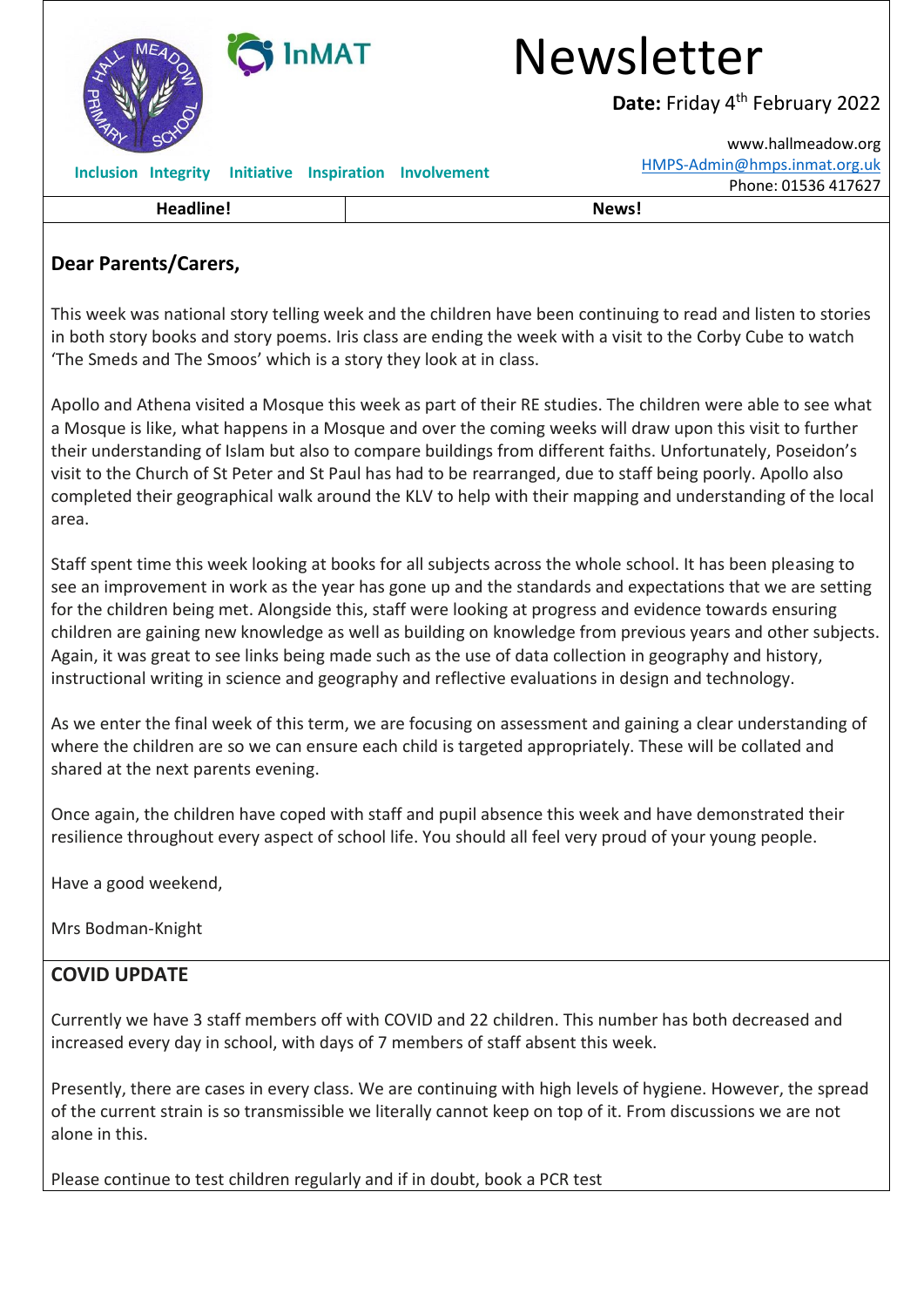|                                                                                                                                                                                                                                                                                                                                                                                                             | <b>PARKING</b>                                                                                                                                                             |  |
|-------------------------------------------------------------------------------------------------------------------------------------------------------------------------------------------------------------------------------------------------------------------------------------------------------------------------------------------------------------------------------------------------------------|----------------------------------------------------------------------------------------------------------------------------------------------------------------------------|--|
|                                                                                                                                                                                                                                                                                                                                                                                                             | Yesterday, we were pleasantly surprised to see the highways team<br>marking the area close to the school in Packer Road and Jackson<br>Way.                                |  |
|                                                                                                                                                                                                                                                                                                                                                                                                             | Parking issues around the KLV will never be fully resolved but it is<br>really pleasing to see more parents being mindful of our families who<br>are walking to school.    |  |
|                                                                                                                                                                                                                                                                                                                                                                                                             | Thank you for your continued support with this matter.                                                                                                                     |  |
|                                                                                                                                                                                                                                                                                                                                                                                                             | <b>BEHAVIOUR POLICY UPDATE</b>                                                                                                                                             |  |
|                                                                                                                                                                                                                                                                                                                                                                                                             | Staff have started unpicking the current behaviour policy over the<br>past few weeks. It is my aim to speak to the children next week and<br>then parents after half term. |  |
|                                                                                                                                                                                                                                                                                                                                                                                                             | Our aim is to create a policy which is clear and easy for all to use and<br>understand.                                                                                    |  |
|                                                                                                                                                                                                                                                                                                                                                                                                             | I will not go into detail at this point, as I am looking forward to<br>collating responses before formulating a new policy with everyone's<br>view.                        |  |
|                                                                                                                                                                                                                                                                                                                                                                                                             | Please look out for more updates on this and a survey for parents<br>over the coming weeks.                                                                                |  |
| <b>LITTER BUSTERS!</b>                                                                                                                                                                                                                                                                                                                                                                                      |                                                                                                                                                                            |  |
| Some of our children became 'Wombles' at the weekend and<br>collected 15 bags of litter around the KLV.<br>Although, it is shameful that people still drop litter (I'm sure many of<br>you remember the Keep Britain Tidy Campaigns of years past) these<br>young people have shown respect for their environment and<br>demonstrated that keeping the area clean and tidy is everyone's<br>responsibility. |                                                                                                                                                                            |  |
| Well done to Abby, Archie, Olivia, Zane, William and Joseph                                                                                                                                                                                                                                                                                                                                                 |                                                                                                                                                                            |  |
| <b>MUFTI DAY</b>                                                                                                                                                                                                                                                                                                                                                                                            | <b>PACT</b>                                                                                                                                                                |  |
|                                                                                                                                                                                                                                                                                                                                                                                                             | PACT are holding a mufti day on Friday $11th$ February. As this is close<br>to Valentine's Day, the theme is to 'wear something you love.'                                 |  |
| <b>Wear Something You</b><br>Love                                                                                                                                                                                                                                                                                                                                                                           | Please donate £1 to wear your own clothes. All proceeds will go<br>towards the Queen's Platinum Jubilee celebrations.                                                      |  |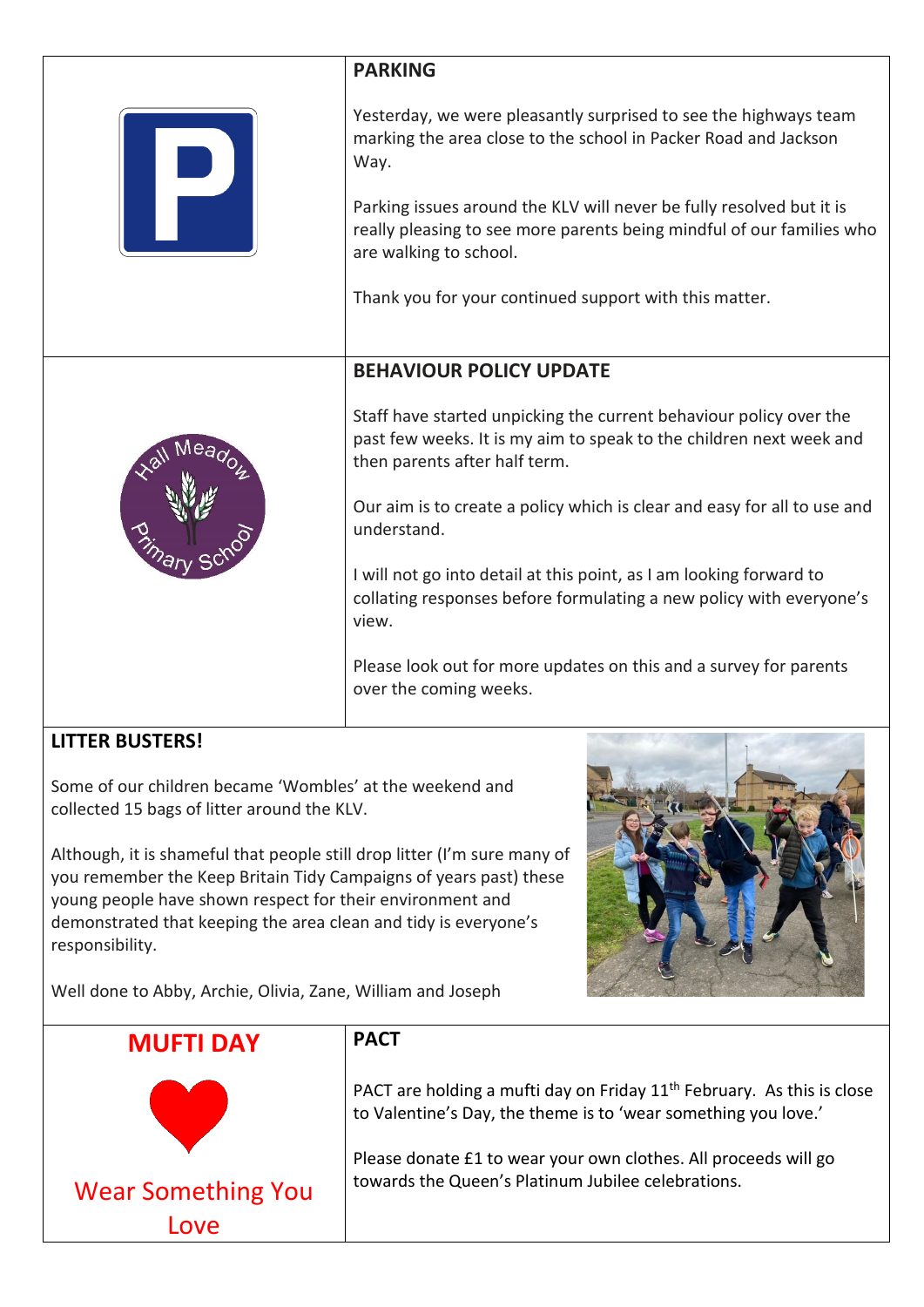## **YEAR 2 AND YEAR 4 MOSQUE VISIT**

This week Year 2 and Year 4 had the great opportunity to visit a local mosque as part of their RE learning.

The Imam greeted us at the doors of the mosque, where we all removed our shoes and entered to find features that most of us had never seen before.

It was all very interesting and exciting; we learnt lots about the different features and most of us really enjoyed learning and watching the Imam demonstrate the call for prayer, praying, teaching, washing and about the five pillars.

The children engaged and asked lots of interesting questions and especially impressed the teaching staff with their ability to recall and answer questions from the Imam, displaying their understanding and knowledge of the religion of Islam.

When we got back to school we decided to write a letter to the Imam of the mosque, thanking him for allowing us to visit.

Apollo and Athena Class













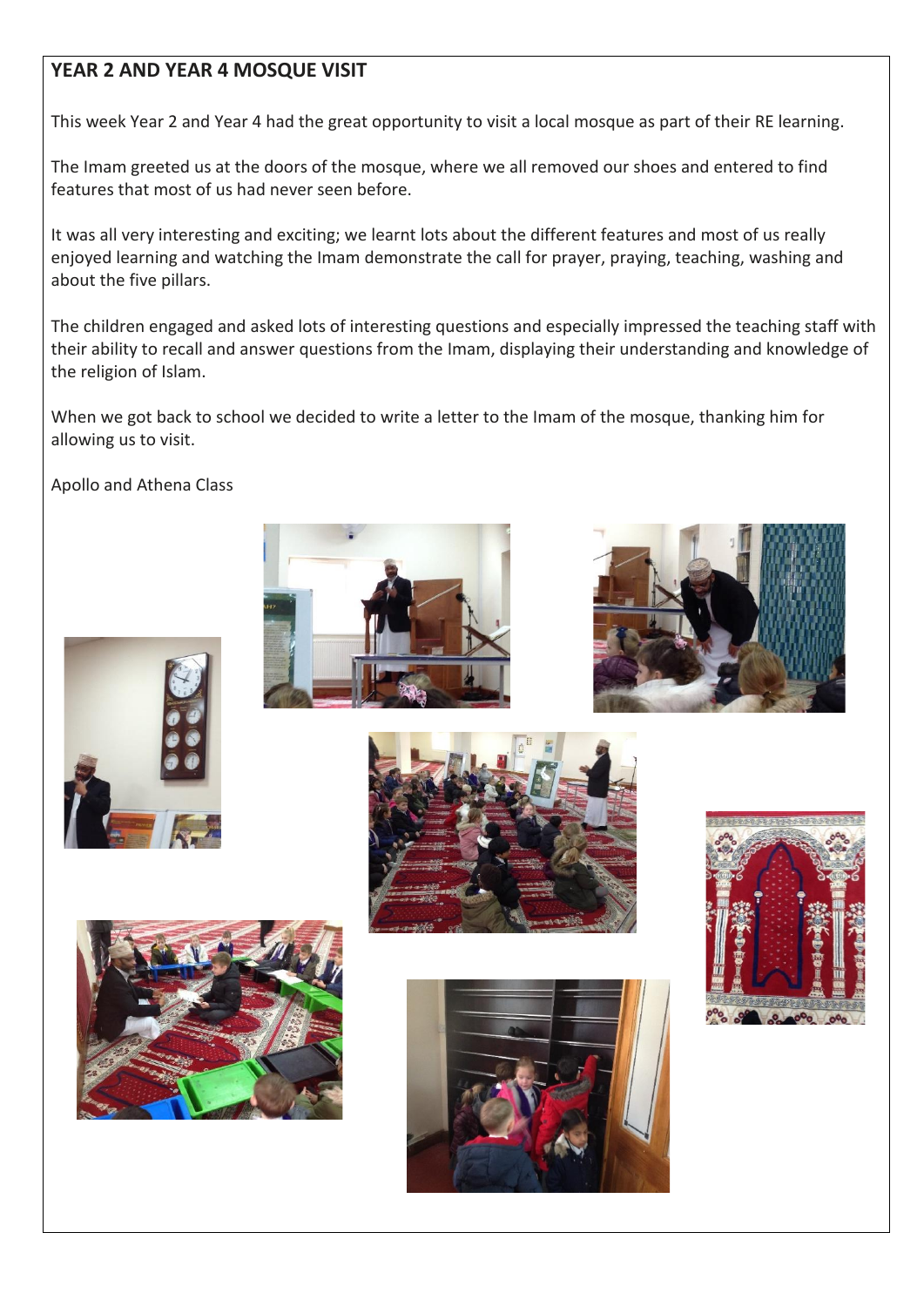## **APOLLO'S LOCAL WALK**